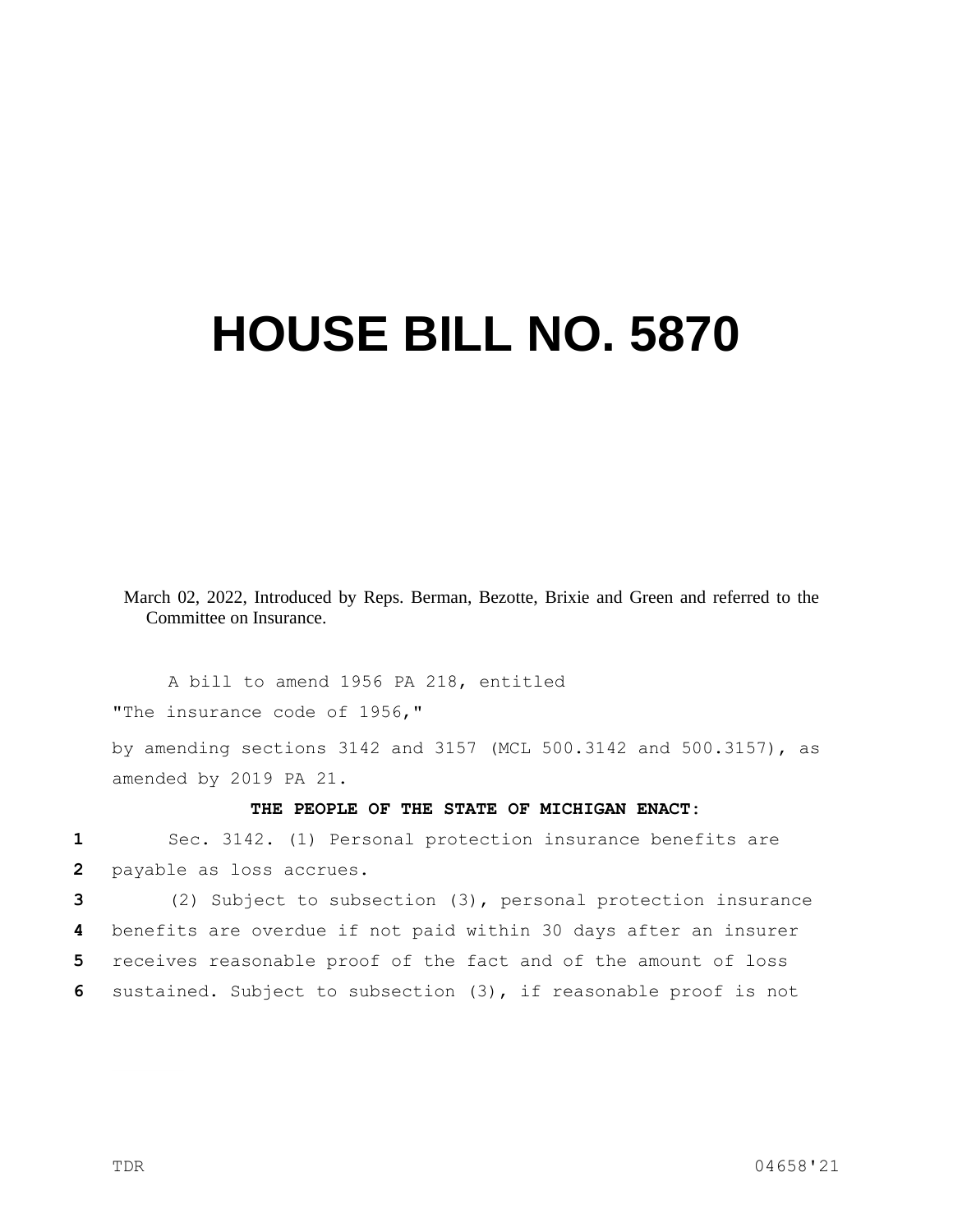supplied as to the entire claim, the amount supported by reasonable proof is overdue if not paid within 30 days after the proof is received by the insurer. Subject to subsection (3), any part of the remainder of the claim that is later supported by reasonable proof is overdue if not paid within 30 days after the proof is received by the insurer. For the purpose of calculating the extent to which benefits are overdue, payment must be treated as made on the date a draft or other valid instrument was placed in the United States mail in a properly addressed, postpaid envelope, or, if not so posted, on the date of delivery.

 (3) For personal protection insurance benefits under section 3107(1)(a), if a bill for the product, service, accommodations, or training is not provided to the insurer within 90 days after the product, service, accommodations, or training is provided, the insurer has 60 days in addition to 30 days provided under subsection (2) to pay before the benefits are overdue.

 (4) An **If a payment is** overdue payment bears simple interest at the rate of 12% per annum.**under this section and if the insurer has acted in bad faith in not making the payment in a timely manner, the insurer shall pay the claimant 3 times the amount of the overdue payment and any reasonable attorney fee actually incurred. For purposes of this subsection, all of the following apply:**

 **(a) Whether the insurer acted in bad faith is a factual determination to be made based on an analysis of the totality of the evidence available at or before the time when the claim became overdue.**

 **(b) If a payment is more than 90 days overdue, there is a rebuttable presumption that the insurer has acted in bad faith.**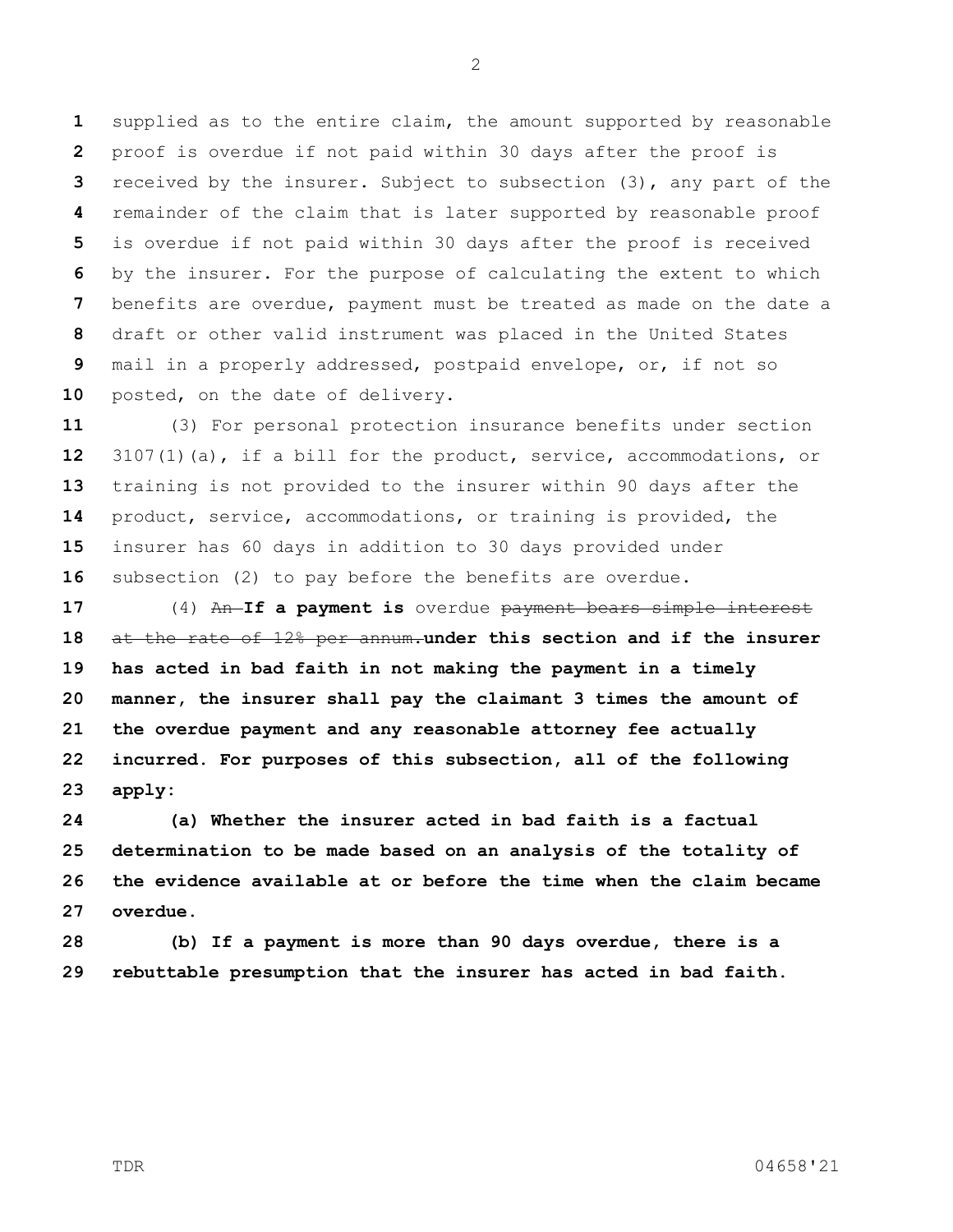**(c) If an action is filed for payment of overdue benefits, the claimant is not entitled to a duplicate attorney fee for the same services or expenses under this subsection and section 3148.**

 Sec. 3157. (1) Subject to subsections (2) to (14), **(15),** a physician, hospital, clinic, or other person that lawfully renders treatment to an injured person for an accidental bodily injury covered by personal protection insurance, or a person that provides rehabilitative occupational training following the injury, may charge a reasonable amount for the treatment or training. The charge must not exceed the amount the person customarily charges for like treatment or training in cases that do not involve insurance.

 (2) Subject to subsections (3) to  $(14)$ , (15), a physician, hospital, clinic, or other person that renders treatment or rehabilitative occupational training to an injured person for an accidental bodily injury covered by personal protection insurance is not eligible for payment or reimbursement under this chapter for more than the following:

 (a) For treatment or training rendered after July 1, 2021 and before July 2, 2022, 200% of the amount payable to the person for the treatment or training under Medicare.

 (b) For treatment or training rendered after July 1, 2022 and before July 2, 2023, 195% of the amount payable to the person for the treatment or training under Medicare.

 (c) For treatment or training rendered after July 1, 2023, 190% of the amount payable to the person for the treatment or training under Medicare.

**28** (3) Subject to subsections (5) to  $(14)$ , (15), a physician, hospital, clinic, or other person identified in subsection (4) that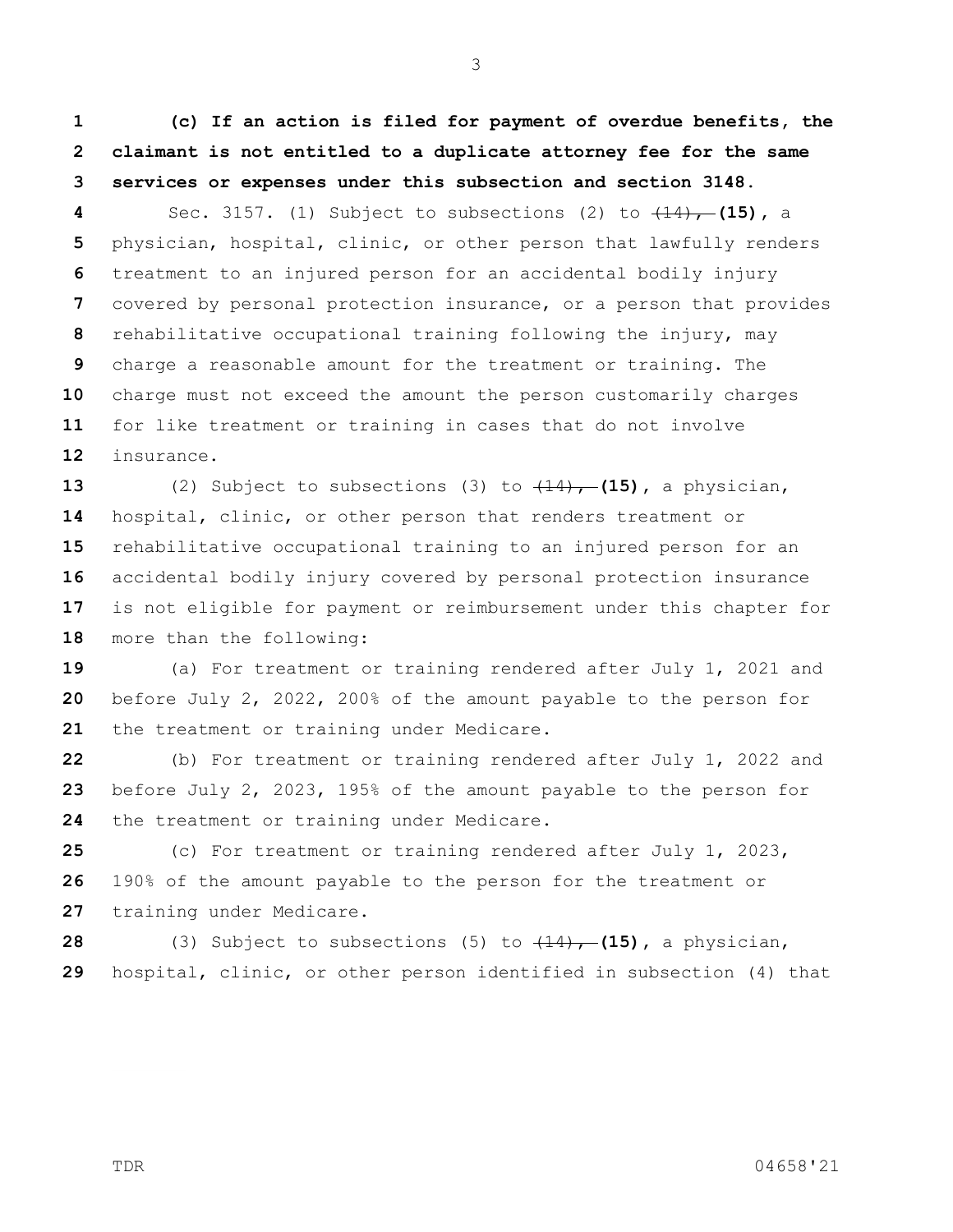renders treatment or rehabilitative occupational training to an injured person for an accidental bodily injury covered by personal protection insurance is eligible for payment or reimbursement under this chapter of not more than the following:

 (a) For treatment or training rendered after July 1, 2021 and before July 2, 2022, 230% of the amount payable to the person for the treatment or training under Medicare.

 (b) For treatment or training rendered after July 1, 2022 and before July 2, 2023, 225% of the amount payable to the person for the treatment or training under Medicare.

 (c) For treatment or training rendered after July 1, 2023, 220% of the amount payable to the person for the treatment or training under Medicare.

 (4) Subject to subsection (5), subsection (3) only applies to a physician, hospital, clinic, or other person if either of the following applies to the person rendering the treatment or training:

 (a) On July 1 of the year in which the person renders the treatment or training, the person has 20% or more, but less than 30%, indigent volume determined pursuant to the methodology used by the department of health and human services in determining inpatient medical/surgical factors used in measuring eligibility for Medicaid disproportionate share payments.

 (b) The person is a freestanding rehabilitation facility. Each year the director shall designate not more than 2 freestanding rehabilitation facilities to qualify for payments under subsection (3) for that year. As used in this subdivision, "freestanding rehabilitation facility" means an acute care hospital to which all of the following apply: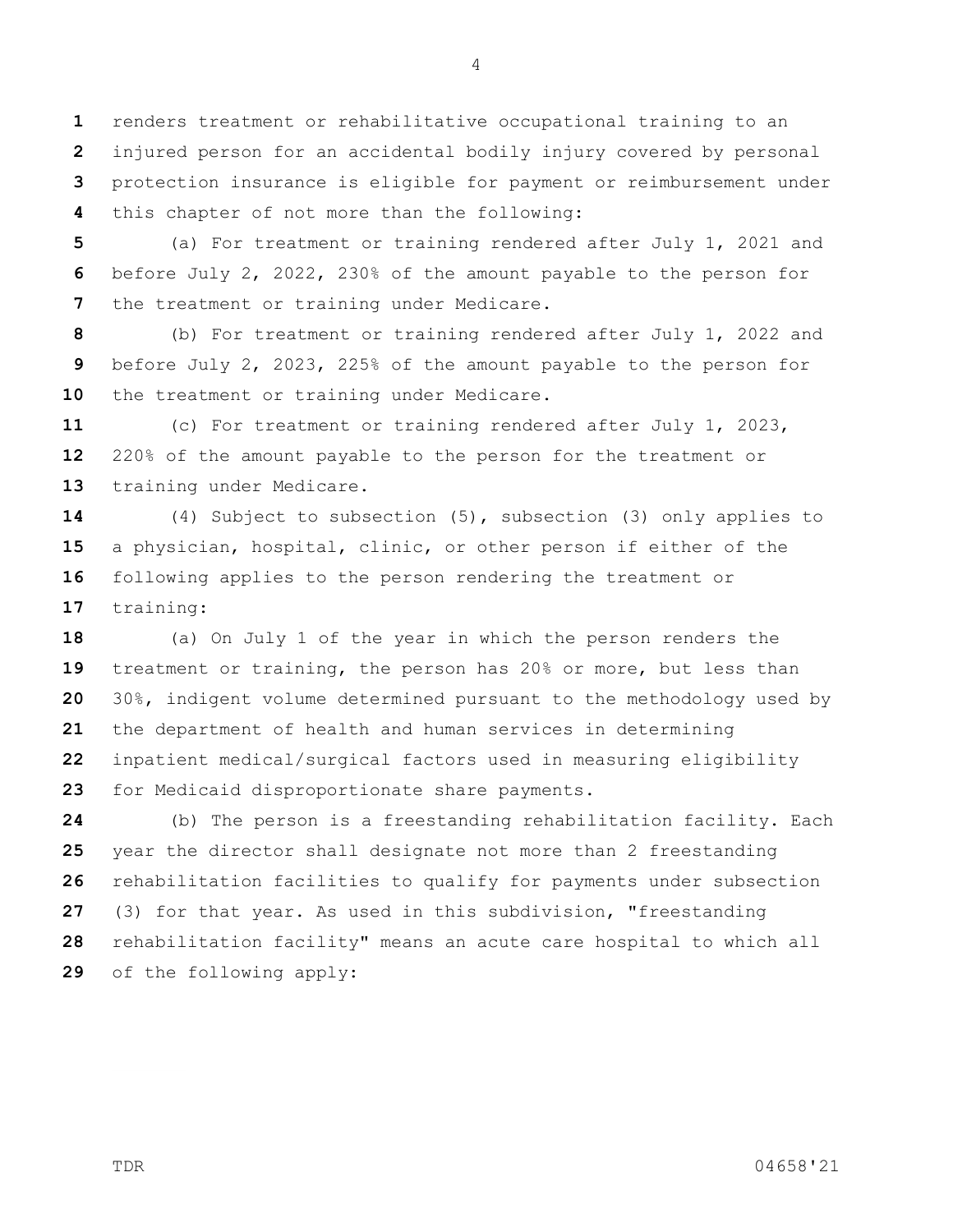(*i*) The hospital has staff with specialized and demonstrated rehabilitation medicine expertise.

 (*ii*) The hospital possesses sophisticated technology and specialized facilities.

 (*iii*) The hospital participates in rehabilitation research and clinical education.

 (*iv*) The hospital assists patients to achieve excellent rehabilitation outcomes.

 (*v*) The hospital coordinates necessary post-discharge services.

 (*vi*) The hospital is accredited by 1 or more third-party, independent organizations focused on quality.

 (*vii*) The hospital serves the rehabilitation needs of catastrophically injured patients in this state.

(*viii*) The hospital was in existence on May 1, 2019.

 (5) To qualify for a payment under subsection (4)(a), a physician, hospital, clinic, or other person shall provide the director with all documents and information requested by the director that the director determines are necessary to allow the director to determine whether the person qualifies. The director shall annually review documents and information provided under this subsection and, if the person qualifies under subsection (4)(a), shall certify the person as qualifying and provide a list of qualifying persons to insurers and other persons that provide the security required under section 3101(1). **3101.** A physician, hospital, clinic, or other person that provides 30% or more of its total treatment or training as described under subsection (4)(a) is entitled to receive, instead of an applicable percentage under subsection (3), 250% of the amount payable to the person for the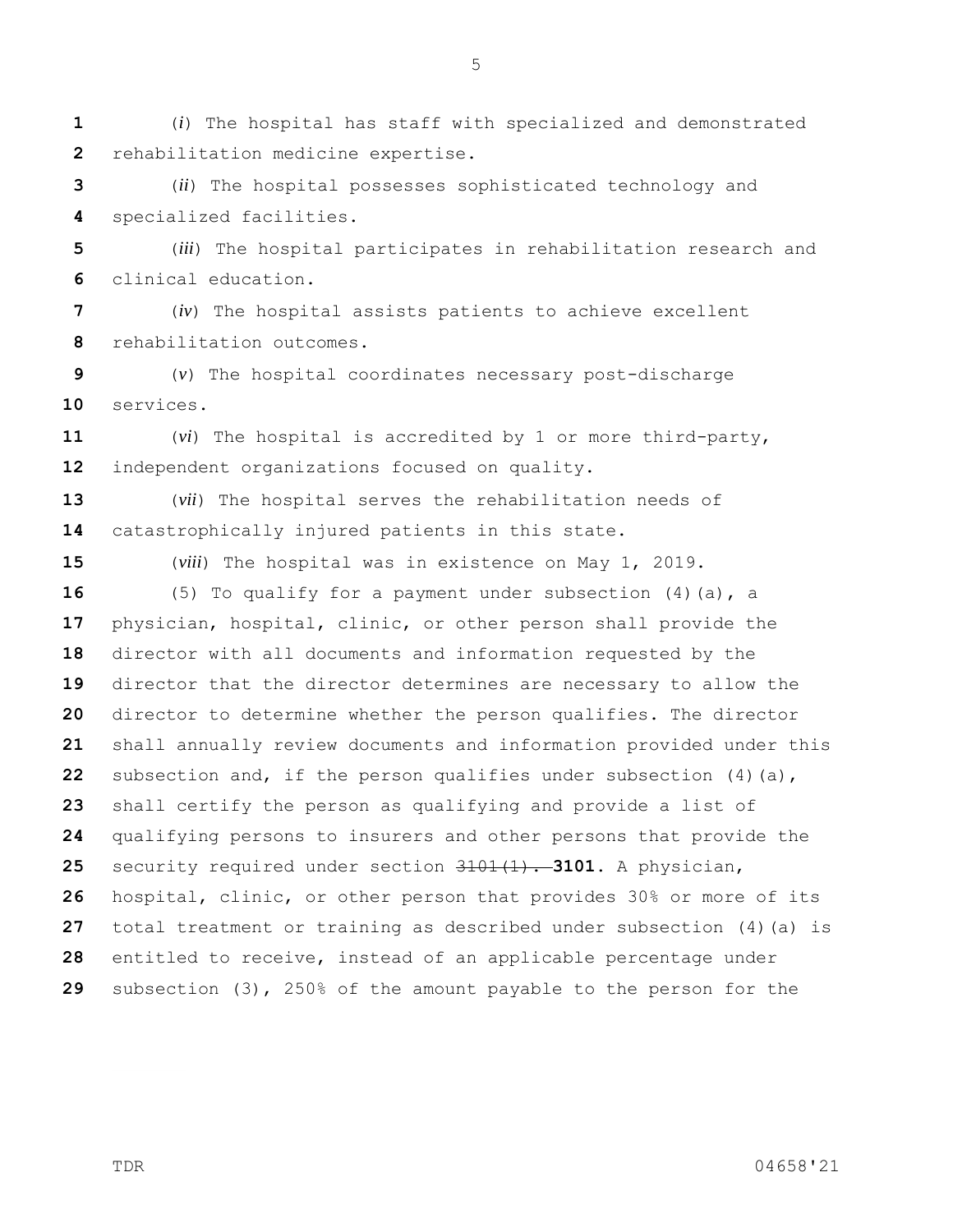treatment or training under Medicare.

 (6) Subject to subsections (7) to  $(14)$ , (15), a hospital that is a level I or level II trauma center that renders treatment to an injured person for an accidental bodily injury covered by personal protection insurance, if the treatment is for an emergency medical condition and rendered before the patient is stabilized and transferred, is not eligible for payment or reimbursement under this chapter of more than the following:

 (a) For treatment rendered after July 1, 2021 and before July 2, 2022, 240% of the amount payable to the hospital for the treatment under Medicare.

 (b) For treatment rendered after July 1, 2022 and before July 2, 2023, 235% of the amount payable to the hospital for the treatment under Medicare.

 (c) For treatment rendered after July 1, 2023, 230% of the amount payable to the hospital for the treatment under Medicare.

 (7) If Medicare does not provide an amount payable for a treatment or rehabilitative occupational training under subsection (2), (3), (5), or (6), the physician, hospital, clinic, or other person that renders the treatment or training is not eligible for payment or reimbursement under this chapter of more than the following, as applicable:

 (a) For a person to which subsection (2) applies, the applicable following percentage of the amount payable for the treatment or training under the person's charge description master in effect on January 1, 2019 or, if the person did not have a charge description master on that date, the applicable following percentage of the average amount the person charged for the treatment on January 1, 2019: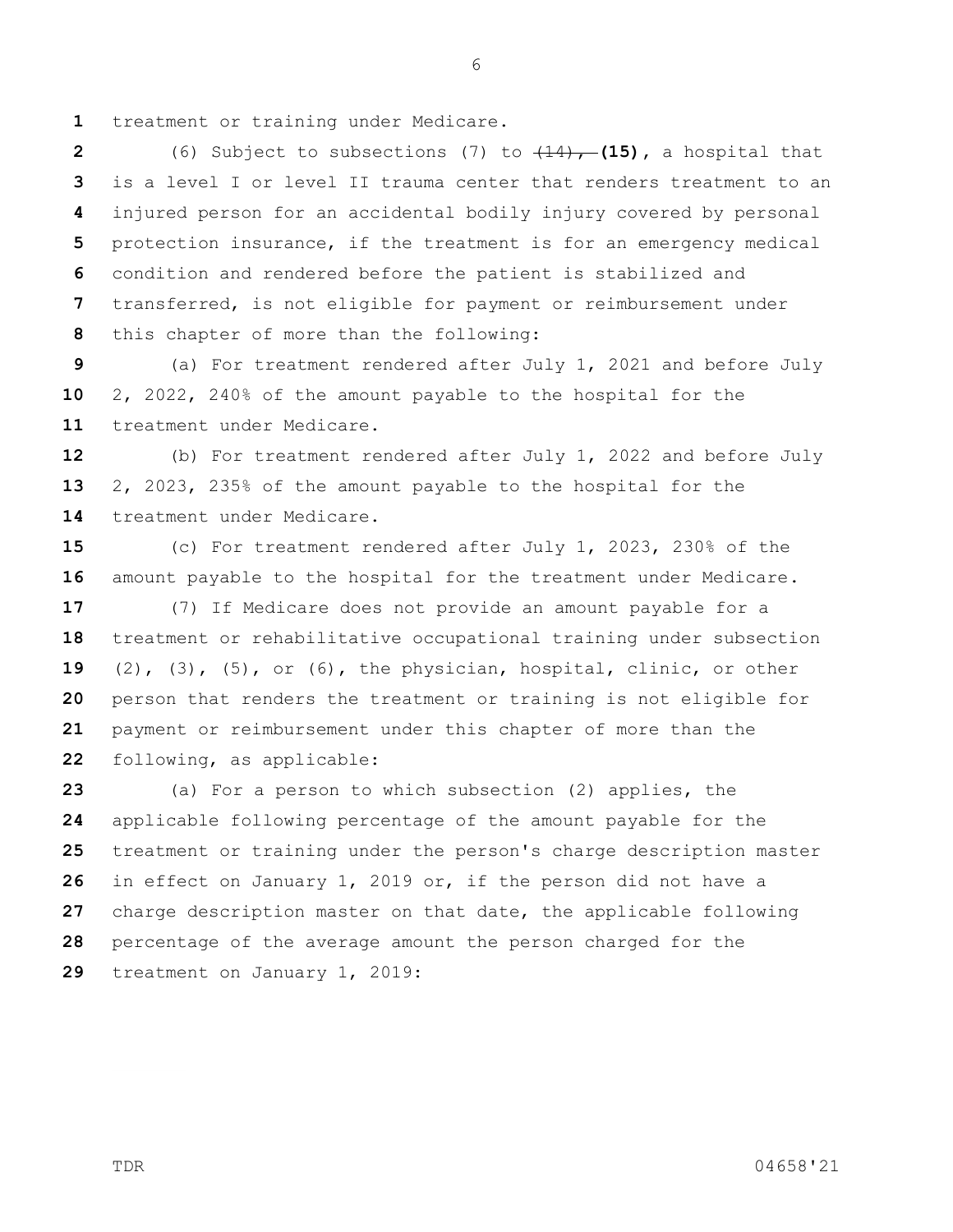percentage of the average amount the person charged for the

treatment or training on January 1, 2019:

before July 2, 2022, 55%.

before July 2, 2023, 54%.

52.5%.

 (*i*) For treatment or training rendered after July 1, 2021 and before July 2, 2022, 70%.

 (*ii*) For treatment or training rendered after July 1, 2022 and before July 2, 2023, 68%.

 (*iii*) For treatment or training rendered after July 1, 2023, 66.5%.

 (c) For a person to which subsection (5) applies, 78% of the amount payable for the treatment or training under the person's charge description master in effect on January 1, 2019 or, if the person did not have a charge description master on that date, 78% of the average amount the person charged for the treatment on January 1, 2019.

 (d) For a person to which subsection (6) applies, the applicable following percentage of the amount payable for the treatment under the person's charge description master in effect on January 1, 2019 or, if the person did not have a charge description

(*i*) For treatment or training rendered after July 1, 2021 and

(*ii*) For treatment or training rendered after July 1, 2022 and

(*iii*) For treatment or training rendered after July 1, 2023,

(b) For a person to which subsection (3) applies, the

applicable following percentage of the amount payable for the

in effect on January 1, 2019 or, if the person did not have a

charge description master on that date, the applicable following

treatment or training under the person's charge description master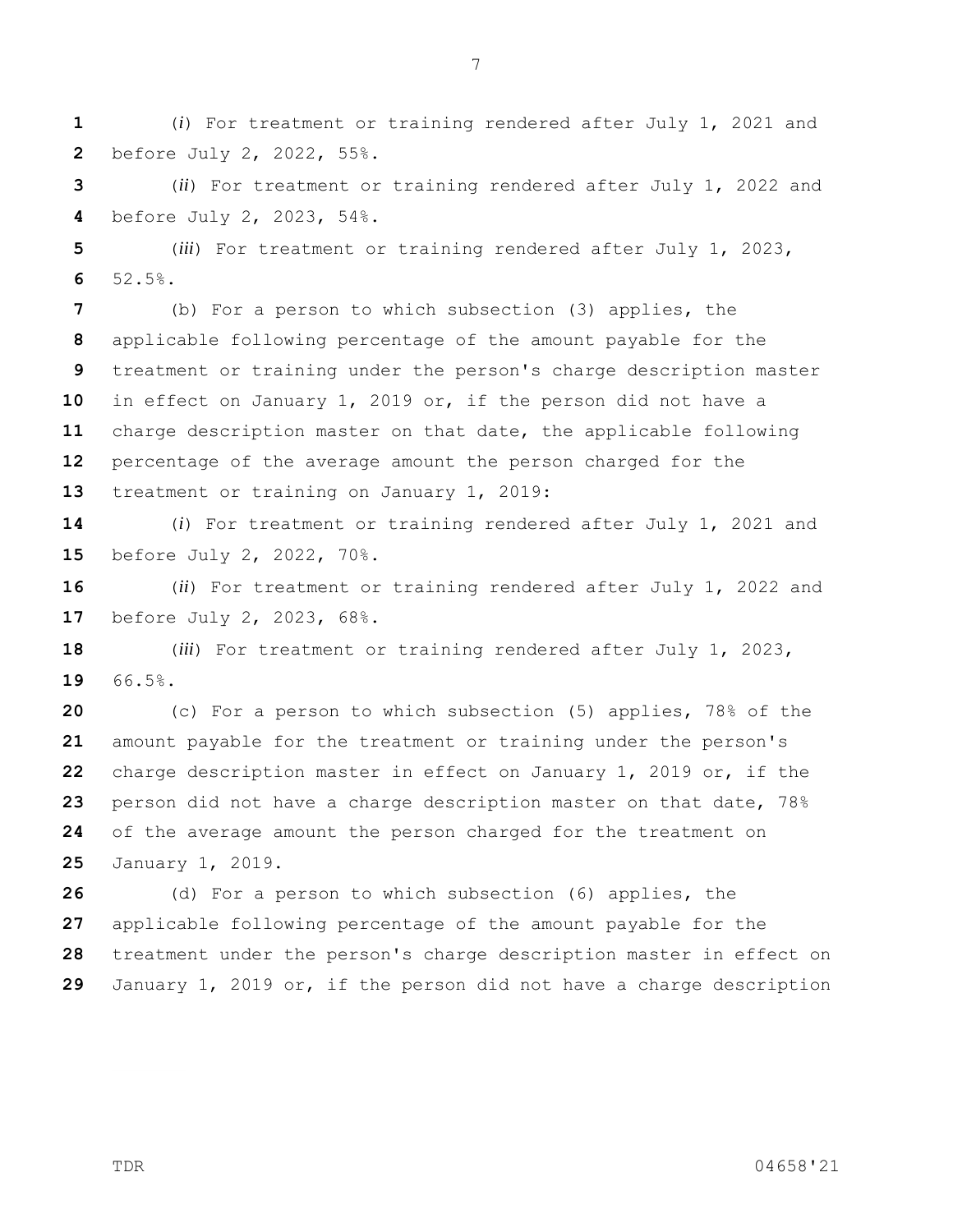master on that date, the applicable following percentage of the average amount the person charged for the treatment on January 1, 2019:

 (*i*) For treatment or training rendered after July 1, 2021 and before July 2, 2022, 75%.

 (*ii*) For treatment or training rendered after July 1, 2022 and before July 2, 2023, 73%.

 (*iii*) For treatment or training rendered after July 1, 2023, 71%.

 (8) For any change to an amount payable under Medicare as provided in subsection (2), (3), (5), or (6) that occurs after the effective date of the amendatory act that added this subsection, **June 11, 2019,** the change must be applied to the amount allowed for payment or reimbursement under that subsection. However, an amount allowed for payment or reimbursement under subsection (2), (3), (5), or (6) must not exceed the average amount charged by the physician, hospital, clinic, or other person for the treatment or training on January 1, 2019.

 (9) An amount that is to be applied under subsection (7) or (8), that was in effect on January 1, 2019, including any prior adjustments to the amount made under this subsection, must be adjusted annually by the percentage change in the medical care component of the Consumer Price Index for the year preceding the adjustment.

 (10) For attendant care rendered in the injured person's home, an insurer is only required to pay benefits for attendant care up to the hourly limitation in section 315 of the worker's disability compensation act of 1969, 1969 PA 317, MCL 418.315. This subsection only applies if the attendant care is provided directly, or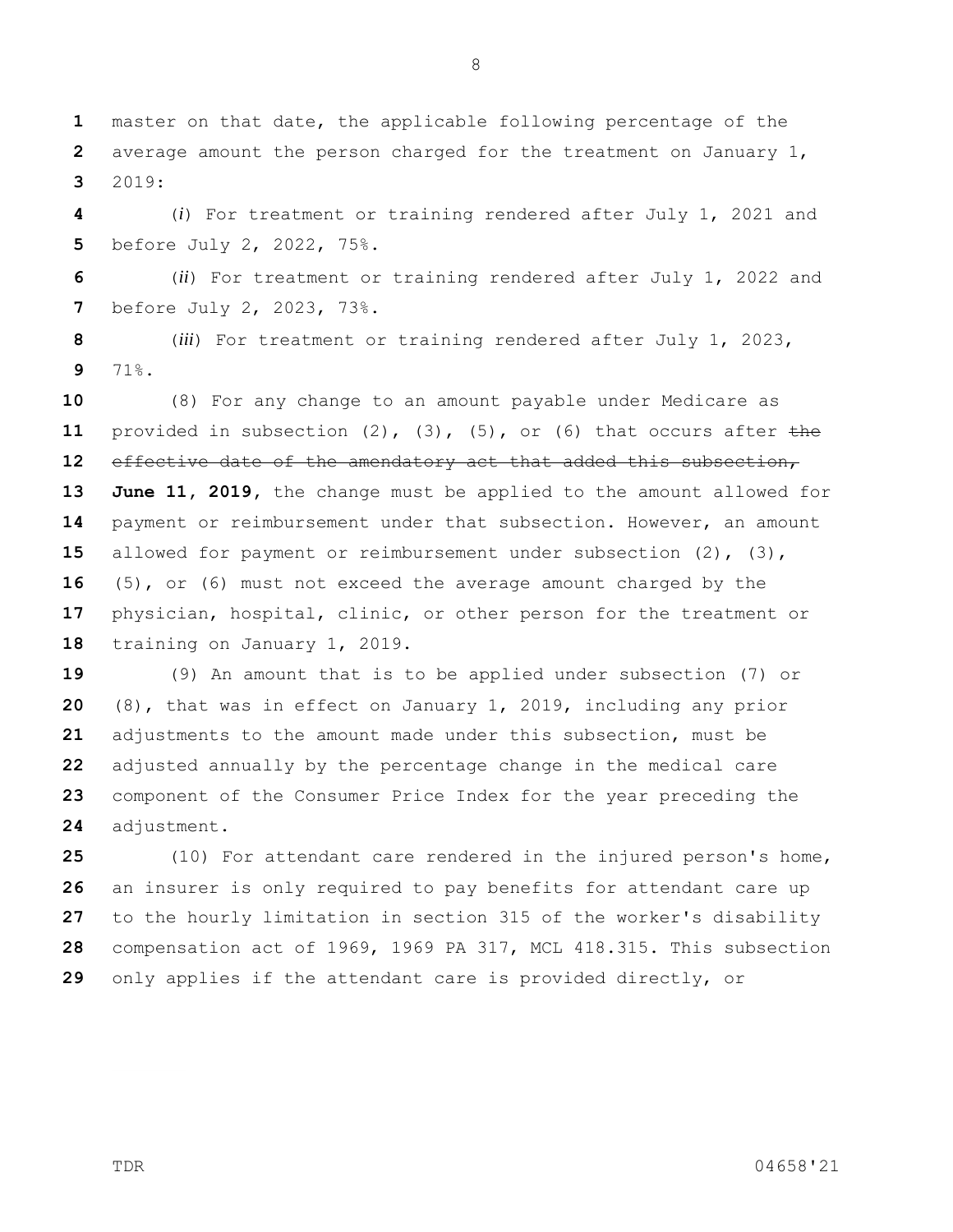indirectly through another person, by any of the following:

(a) An individual who is related to the injured person.

 (b) An individual who is domiciled in the household of the injured person.

 (c) An individual with whom the injured person had a business or social relationship before the injury.

 (11) An insurer may contract to pay benefits for attendant care for more than the hourly limitation under subsection (10).

 (12) A neurological rehabilitation clinic is not entitled to 10 payment or reimbursement for a treatment  $\tau$ -or rehabilitative **occupational** training , product, service, or accommodation unless the neurological rehabilitation clinic is accredited by the Commission on Accreditation of Rehabilitation Facilities or a similar organization recognized by the director for purposes of accreditation under this subsection. This subsection does not apply to a neurological rehabilitation clinic that is in the process of becoming accredited as required under this subsection on July 1, 2021, unless 3 years have passed since the beginning of that process and the neurological rehabilitation clinic is still not accredited.

 (13) Subsections (2) to (12) do not apply to emergency medical services rendered by an ambulance operation. As used in this subsection:

 (a) "Ambulance operation" means that term as defined in section 20902 of the public health code, 1978 PA 368, MCL 333.20902.

 (b) "Emergency medical services" means that term as defined in section 20904 of the public health code, 1978 PA 368, MCL 333.20904.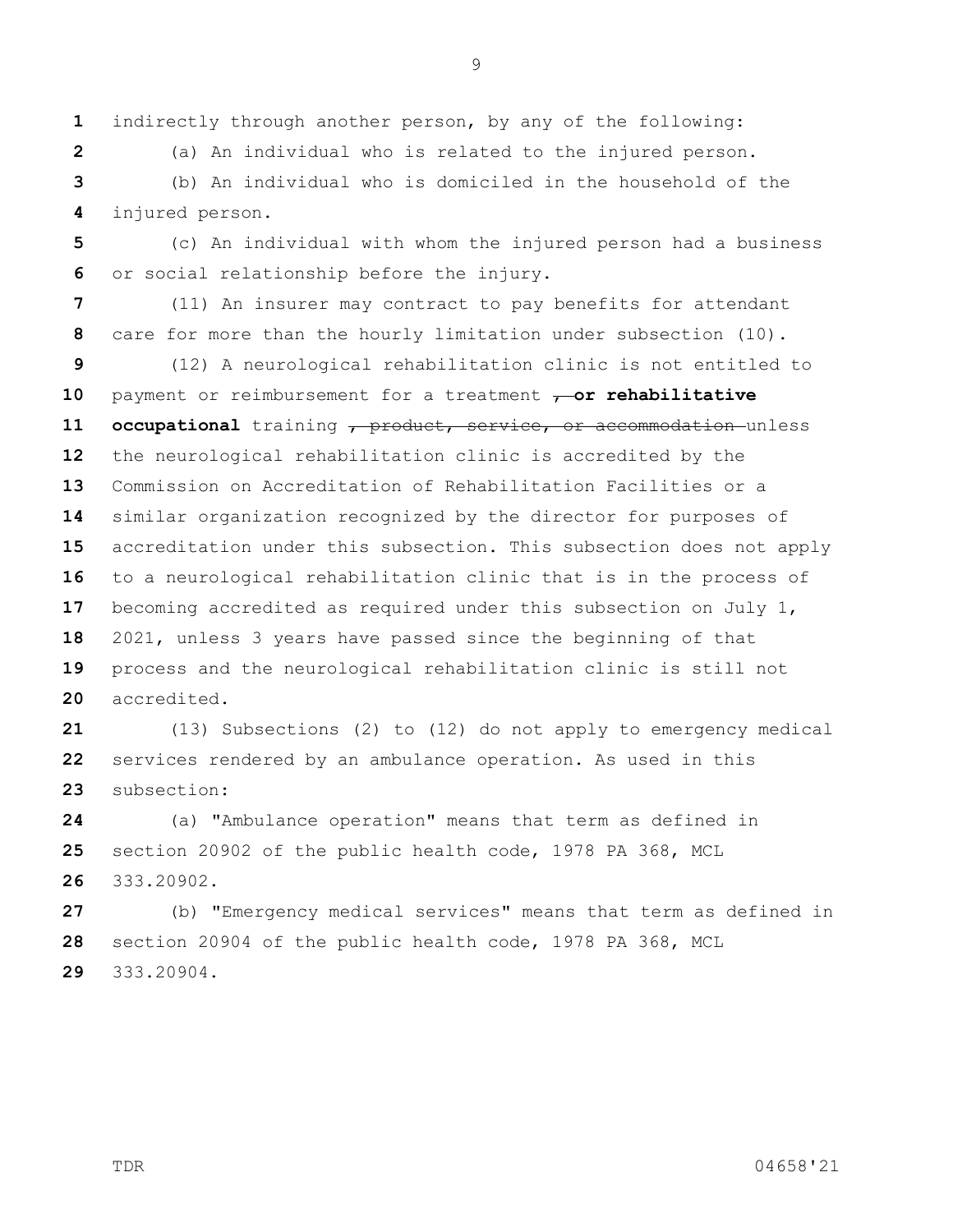(14) Subsections (2) to (13) apply to treatment or rehabilitative occupational training rendered after July 1, 2021.

 **(15) Subsections (2) to (9) apply only if payment of the benefits is not overdue under section 3142.**

 **(16) A payment rate under subsections (2) to (9) is not admissible in an action against an insurer for overdue benefits.**

**7 (17)**  $\left( \frac{17}{15} \right)$  As used in this section:

 (a) "Charge description master" means a uniform schedule of charges represented by the person as its gross billed charge for a given service or item, regardless of payer type.

 (b) "Consumer Price Index" means the most comprehensive index of consumer prices available for this state from the United States Department of Labor, Bureau of Labor Statistics.

 (c) "Emergency medical condition" means that term as defined in section 1395dd of the social security act, 42 USC 1395dd.

 (d) "Level I or level II trauma center" means a hospital that is verified as a level I or level II trauma center by the American 18 College of Surgeons Committee on Trauma.

 (e) "Medicaid" means a program for medical assistance established under subchapter XIX of the social security act, 42 USC 1396 to 1396w-5.**1396w-6.**

 (f) "Medicare" means fee for service payments under part A, B, or D of the federal Medicare program established under subchapter XVIII of the social security act, 42 USC 1395 to 1395*lll*, without regard to the limitations unrelated to the rates in the fee schedule such as limitation or supplemental payments related to utilization, readmissions, recaptures, bad debt adjustments, or sequestration.

(g) "Neurological rehabilitation clinic" means a person that